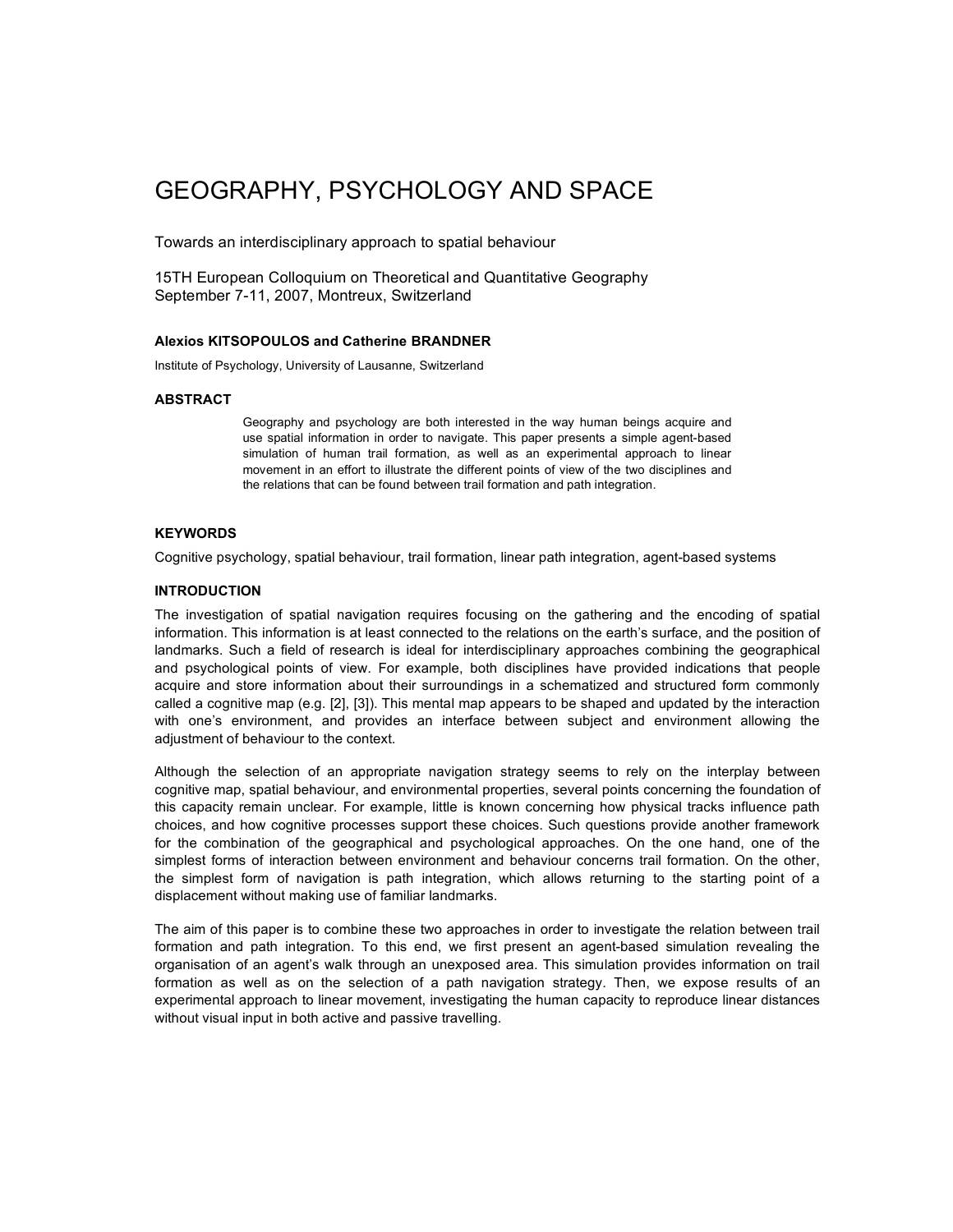# **AN AGENT-BASED SIMULATION OF HUMAN TRAIL FORMATION**

The use of agent-based systems to simulate geographic events is constantly gaining popularity. The simulation that is presented here is an ideal case because the simulated environment is very realistic and allows straightforward understanding. Moreover, it consists of both the environment influencing the agent's spatial behaviour and the agent's behaviour modifying the environment's structure.

Helbing et al. [4] have shown that "the way system (resulting from human trails formation) is the shortest one which is compatible with a certain accepted relative detour". We have tried to replicate their simulation using the smallest possible number of rules for pedestrian movement in order to explore whether a path navigation strategy simply depending on a maximum deviation from target threshold could be responsible for the resulting way system. The main characteristics of the model are briefly presented in what follows.

#### **Environment**

The environment consists of a bi-dimensional grid of 100x100 cells. Most of these are green and some are black representing respectively grass and buildings. Buildings are positioned so as to form a triangle, square or polygon, according to their number. Each green cell has a track variable attached to it, measuring the degree of the grass's degradation, and determining its colour (ranging from light green to dark green). The track variable is incremented in a constant rhythm representing the grass's growing back.

#### **Agents' properties and behaviour**

Each agent is characterised by the current position's coordinates and the destination's coordinates. A double visual range is determined for all agents: there is a maximum distance from current position where it is still possible to inspect the ground for tracks and there is an angular threshold on both sides of the agent's main direction beyond which cells are not inspected at all (figure 1a). A new destination building is randomly selected each time an agent arrives on a black area. Before each step, a turn is operated towards the direction of the destination. Every agent inspects the cells around them according to the double visual range. A step is taken in the direction of the cell within this range that has the largest degree of degradation, or if all cells' track variables have the same value, a step is taken towards the direction of the destination. An agent always moves step by step, i.e. from one cell to a neighbouring cell, following this procedure.



Figure 1: a) the agent's inspection of cells, b) a snapshot of the simulation with four buildings with dashed lines representing the minimum length way system, c) the same snapshot with dashed lines showing the direct way system.

When the simulation runs for some time a clear pattern appears that is in accordance with Helbing et al.'s findings and observations in public parks and other green areas. It seems that the definition of a threshold for the angle between current direction and target direction of the agents is the minimum condition in order to achieve the observed compromise between the minimum length way system and the direct way system.

The reason for this is that when moving towards a target in an open field, pedestrians would like to choose the trajectory with the minimum deviation from the target direction (least-angle strategy) depending on the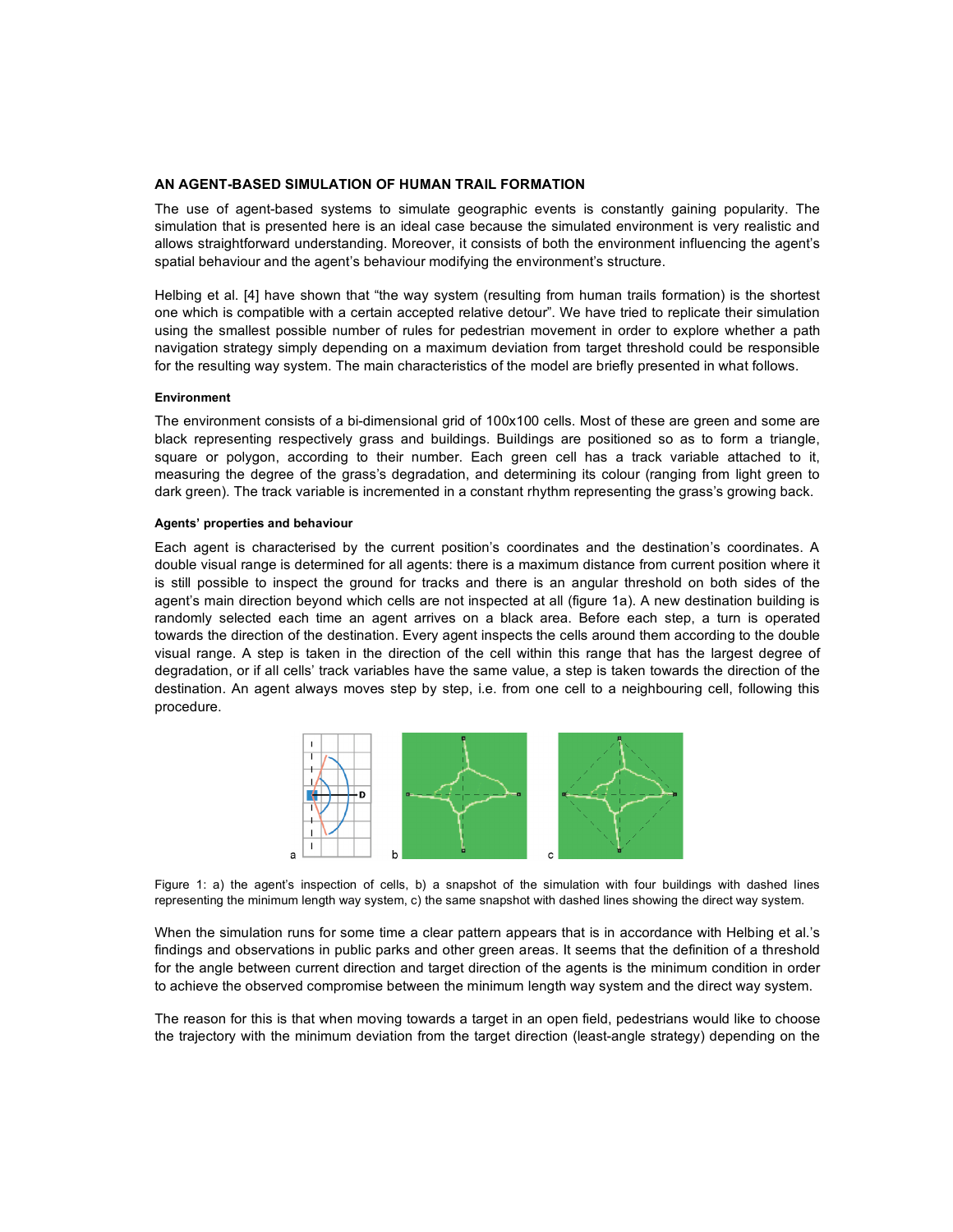presence of existing pathways. These will be used as long as the angle between their direction and the target direction doesn't exceed the mentioned threshold. The results of this simulation seem to indicate that the selection of a trajectory and the trajectory's deviation to a target depend on the presence of existing pathways. The question of how cognitive processes support trajectories' selection remains. It is addressed through an experimental study of linear displacement.

#### **AN EXPERIMENTAL APPROACH TO HUMAN LINEAR PATH INTEGRATION**

Research on path integration has mainly focused on paths comprising angles (e.g. [5]), but surprisingly few investigations concerning the computation of linear travel distances have been done (e.g. [1]). In this context, the reproduction of passive and active linear travelling by blindfolded male and female subjects was investigated.

To this end, path integration capacities of 120 participants (60 males and 60 females) were evaluated on three linear displacements. During the first phase of the experiment, all blindfolded subjects were randomly transported 3 times in a wheelchair to one of three fixed distances (9, 11 or 13 m). Each time, subjects were turned around and led back towards the starting point. They were asked to say "stop" when they thought they had reached the starting point. The same procedure was used during the second phase of the experiment, but all blindfolded subjects were randomly guided on foot 3 times to one of the three distances.

#### **Results**

Men's mean error is quite high for short distances in both active and passive travelling. However, it seems to decrease with distance, particularly when the displacement is active. Women's mean error appears to be stable on passive travelling whatever distances are, but seems to increase with distance when they have to walk (fig.2). Descriptive analysis of the distance estimations shows that distances are underestimated when the participants are passively displaced (fig 3).



Figure 2: A 2-way ANOVA (sex x distance) with repetitions on wheelchair trials shows a significant effect of sex (F[1,118]=7.18; p=0.008) and no effect of distance (F[2,117]=1.909; ns). Moreover a significant effect of trial repetition was observed (F[2,357]=4.25; p=0.041). The same analysis on walking trials shows no effect of sex (F[1,117]=0.26; ns), no effect of distance (F[2,116]=0.51; ns) and a significant effect of trial repetition (F[2,354]=11.98; p=0.001).